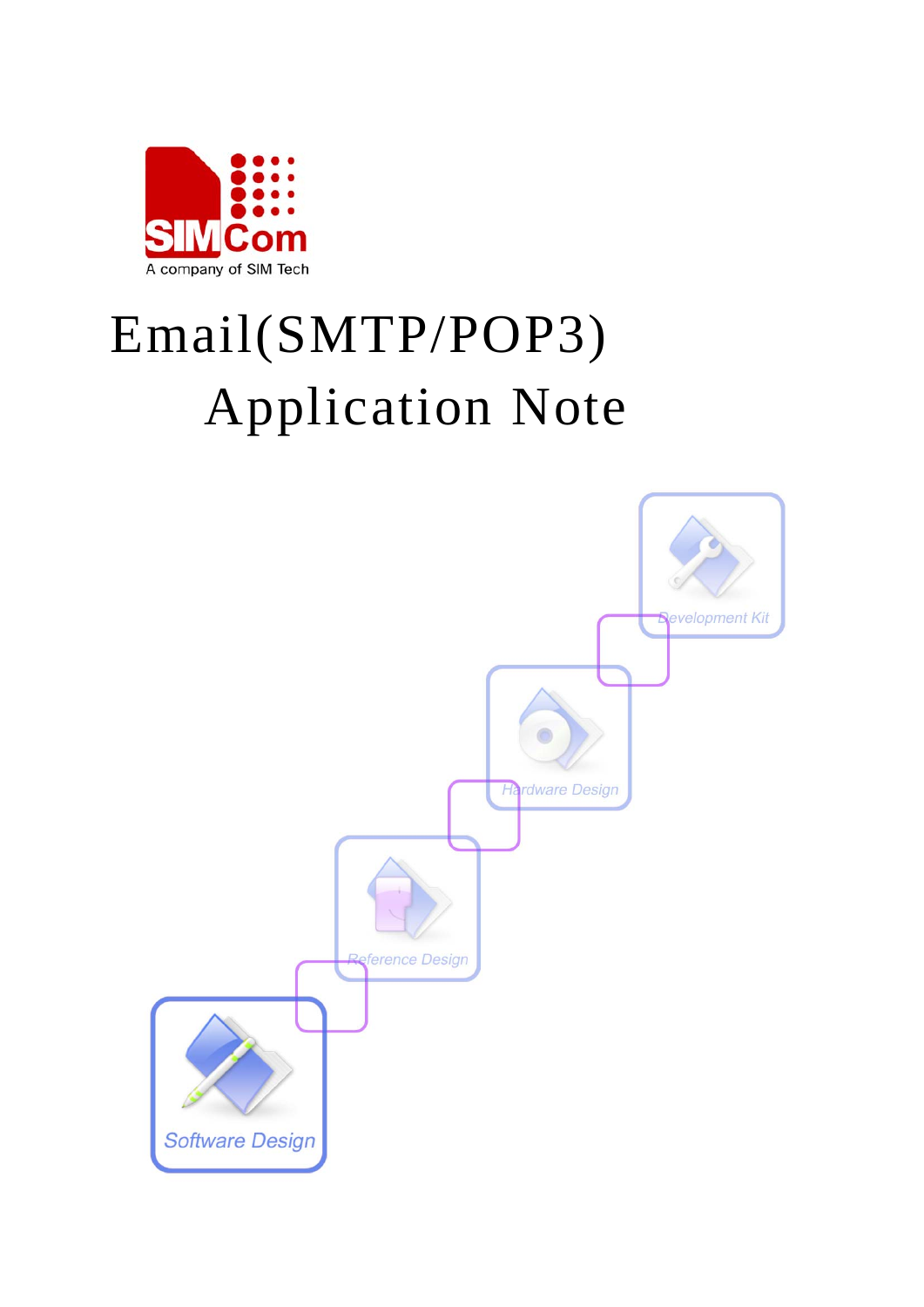

| <b>Document Title:</b> | Email(SMTP/POP3) Application Note        |  |
|------------------------|------------------------------------------|--|
| <b>Version:</b>        | 0.01                                     |  |
| Date:                  | 2014-02-21                               |  |
| <b>Status:</b>         | Developing                               |  |
| <b>Document ID:</b>    | SIM5360_Email_Application_Note_V0.01.doc |  |

#### **General Notes**

SIMCom offers this information as a service to its customers, to support application and engineering efforts that use the products designed by SIMCom. The information provided is based upon requirements specifically provided to SIMCom by the customers. SIMCom has not undertaken any independent search for additional relevant information, including any information that may be in the customer's possession. Furthermore, system validation of this product designed by SIMCom within a larger electronic system remains the responsibility of the customer or the customer's system integrator. All specifications supplied herein are subject to change.

#### **Copyright**

This document contains proprietary technical information which is the property of SIMCom Limited., copying of this document and giving it to others and the using or communication of the contents thereof, are forbidden without express authority. Offenders are liable to the payment of damages. All rights reserved in the event of grant of a patent or the registration of a utility model or design. All specification supplied herein are subject to change without notice at any time.

*Copyright © Shanghai SIMCom Wireless Solutions Ltd. 2013*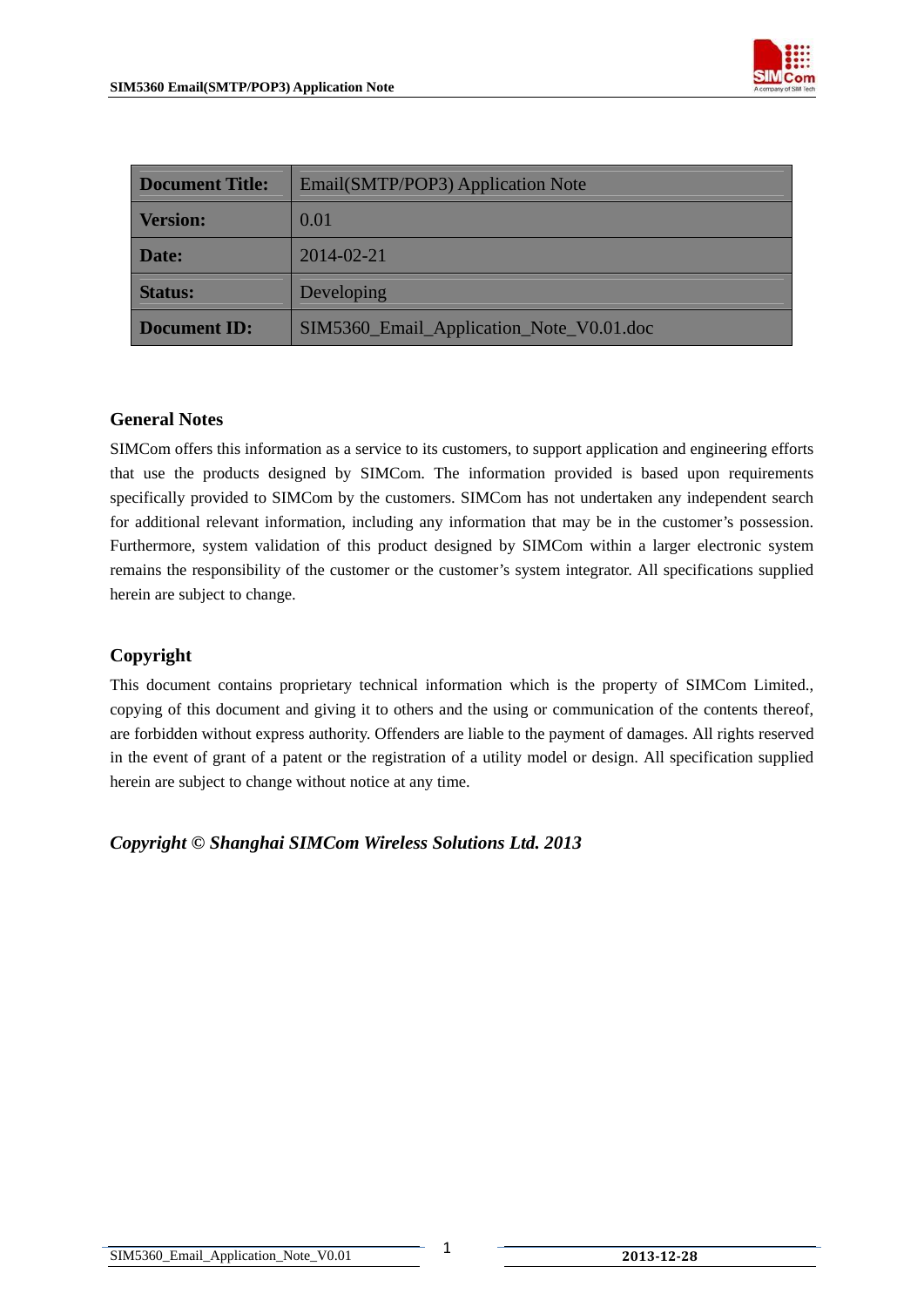

# <span id="page-2-0"></span>**Version History**

| <b>Version</b>    | <b>Chapter</b>     | <b>Comments</b> |
|-------------------|--------------------|-----------------|
| V <sub>0.01</sub> | <b>New Version</b> |                 |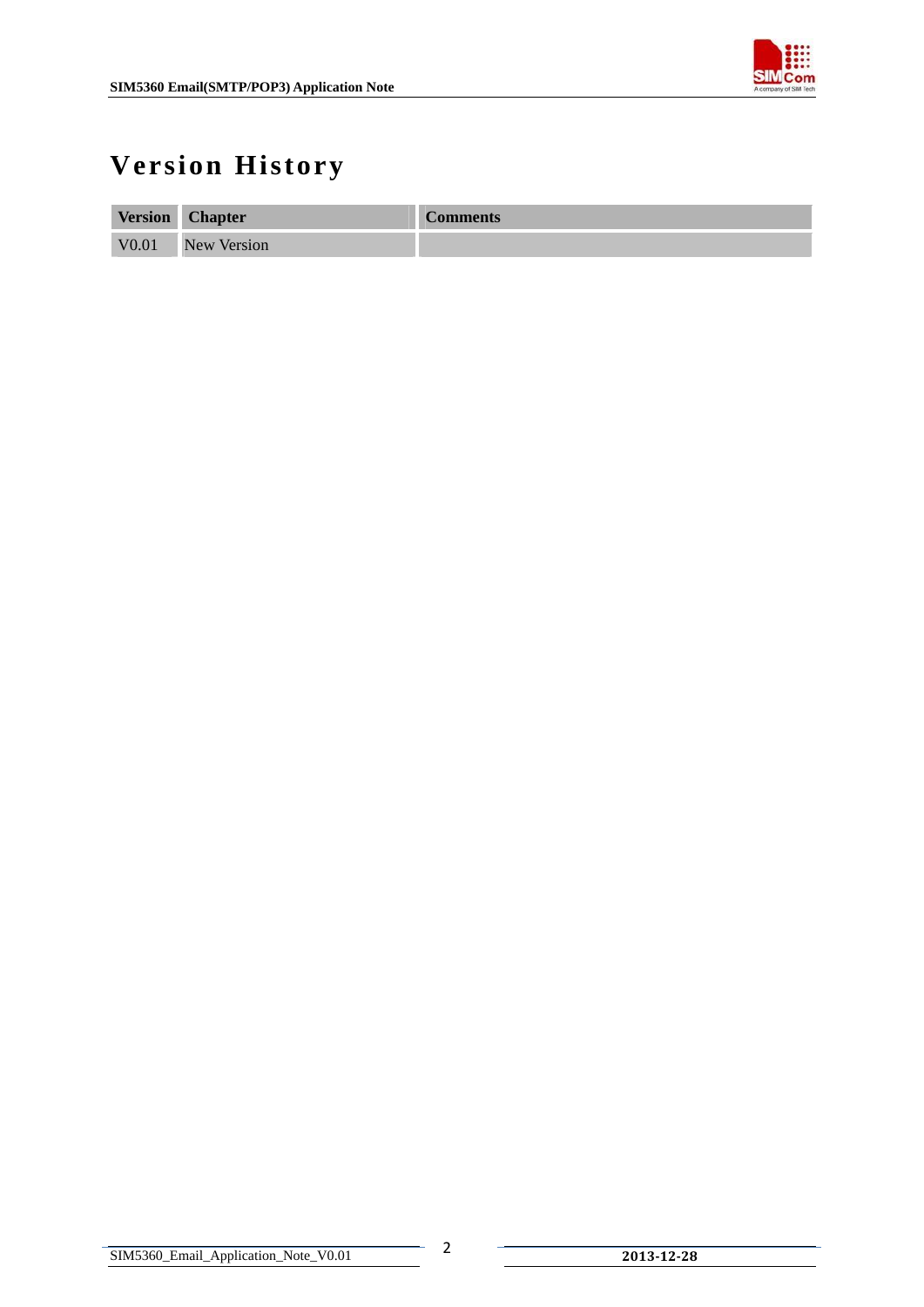

# <span id="page-3-0"></span>Contents

| $\mathbf{1}$ . |  |
|----------------|--|
| 2.             |  |
| 3.             |  |
| 3.1            |  |
| 3.2            |  |
| 3.3            |  |
| 4.             |  |
| 4.1            |  |
| 4.2            |  |
| 4.3            |  |
| 4.4            |  |
| 4.5            |  |
| 4.6            |  |
| 4.7            |  |
| 5.             |  |
|                |  |

 $\overline{3}$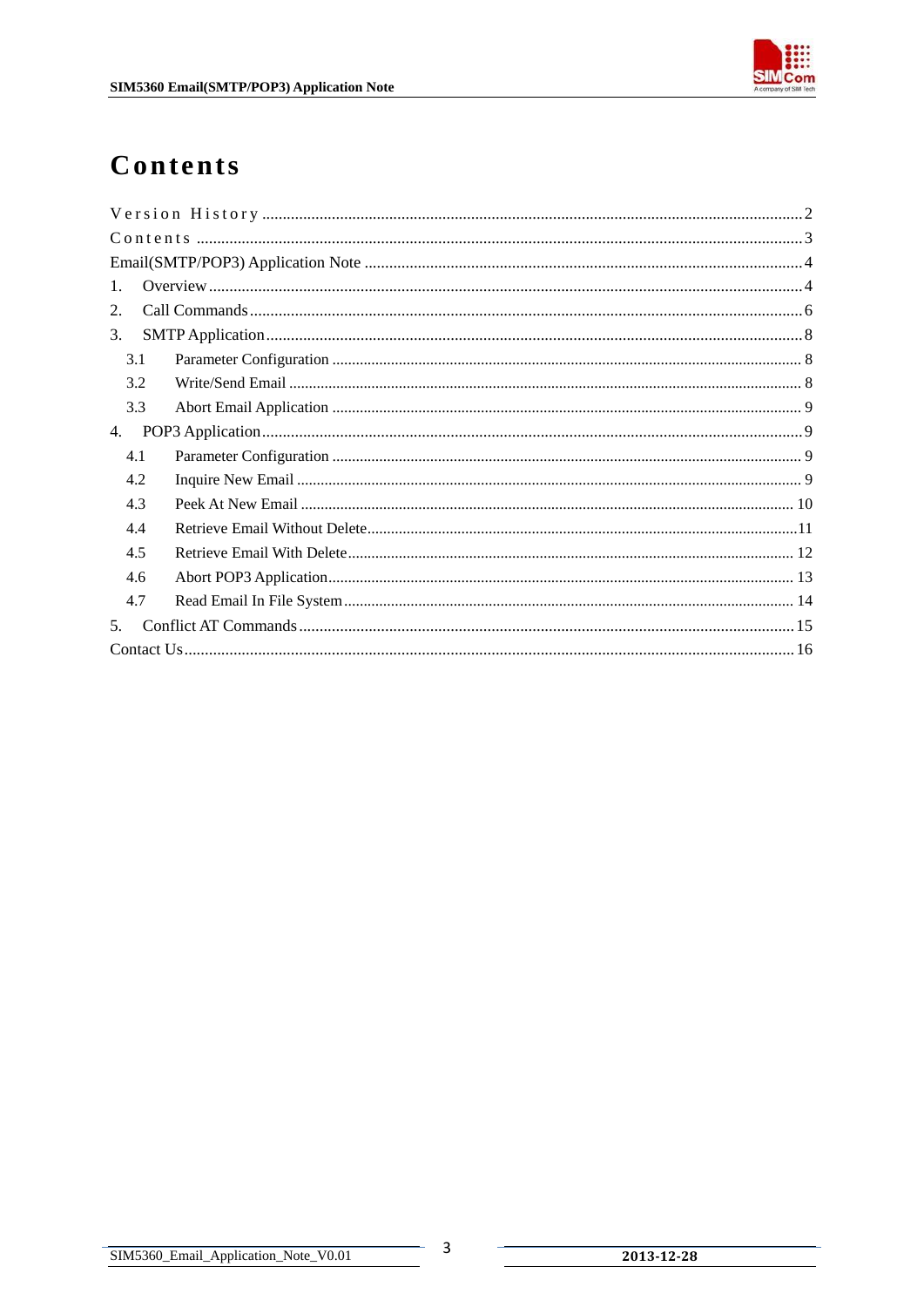

# **Email(SMTP/POP3) Application Note**

# <span id="page-4-0"></span>**1. Overview**

Simple Mail Transfer Protocol (SMTP) is an internet standard for electronic mail (e-mail) transmission across Internet Protocol (IP) networks, and it is a text-based protocol.

To sending an e-mail successfully, TE must set some mandatory parameters for SMTP client correctly, such as SMTP server address, sender and recipient address. After the process of sending an e-mail is started, SMTP Client will initiates a Transmission Control Protocol (TCP) session with the SMTP server to send e-mail.

#### **SMTP features:**

- Support SMTP authentication basing on SMTP server.
- $\bullet$  Multi-recipient: TO, CC and BCC.
- $\bullet$  ASCII test as e-mail subject, up to 512 characters.
- $\bullet$  ASCII test as e-mail body, up to 5120 characters.
- E-mail attachments from File System: total size up to 10MB or maximal number up to 10 files.
- Stop SMTP application and close TCP session directly.

#### **SMTP URCs (Unsolicited Result Code)**

| $+$ SMTP: OK                          | TCP session is OK, and start sending e-mail.            |  |
|---------------------------------------|---------------------------------------------------------|--|
| <b>+SMTP: SUCCESS</b>                 | Send e-mail successfully, and network is closed.        |  |
| +SMTP: ONGOING                        | Another e-mail is being sent.                           |  |
| <b>+SMTP: PARAM ERROR</b>             | Mandatory parameter is invalid.                         |  |
| <b>+SMTP: NETWORK ERROR</b>           | Network is unavailable for SMTP.                        |  |
| <b>+SMTP: SERVER ERROR</b>            | Invalid SMTP server, or network is bad for establishing |  |
|                                       | session or sending data to SMTP server.                 |  |
| <b>+SMTP: AUTH REQUIRED</b>           | SMTP server released the session, or SMTP server        |  |
|                                       | rejects the operation with wrong response, or SMTP      |  |
|                                       | server doesn't give SMTP client a response in time.     |  |
| <b>+SMTP: AUTH REQUIRED</b>           | Authentication is required by SMTP server.              |  |
| <b>+SMTP: AUTH ERROR</b>              | SMTP server rejects the session because of bad user     |  |
|                                       | name and password combination.                          |  |
| +SMTP: BAD RCPT                       | Invalid recipient address, or SMTP server can't forward |  |
| [ <recipient address="">]</recipient> | this e-mail to the address.                             |  |

#### **SMTP elements to construct e-mail's header**

sender's address and name, recipient's address and name, mail subject, Real Time Clock (RTC) and time-zone. It is recommended to set RTC and time-zone (refer to command +CCLK).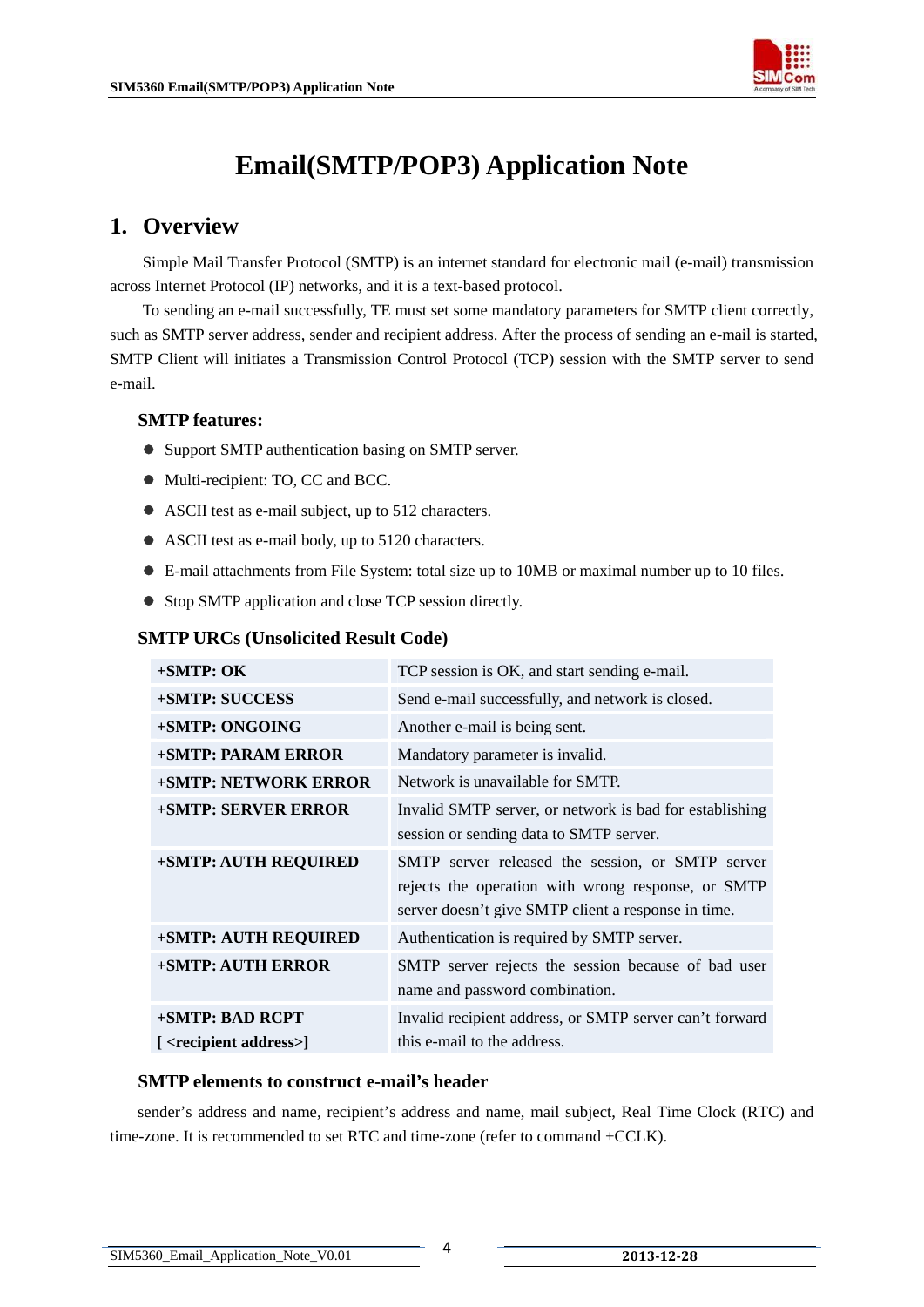

Post Office Protocol – Version 3 (POP3) is an application-layer internet standard protocol used by local e-mail client (POP3 client) to retrieve and delete e-mail from a remote POP3 server over a TCP/IP connection.

#### **POP3 features:**

- POP3 server authentication.
- Number and total size of new e-mails.
- Get e-mail ID size of each e-mail.
- Peek at e-mail's header.
- Get and delete e-mail from POP3 server.
- Save e-mail and attachment basing on File System (Local storage or storage card).
- Read the latest e-mail directly, or read e-mail from File System.
- Stop POP3 application and close TCP session directly.

#### **POP3 basic functionality:**

- $\bullet$  Inquire whether new e-mail has arrived but not retrieve it.
- $\bullet$  Peek at e-mail whether it is worth retrieving (read mail header).
- Retrieve e-mail from POP3 server but not delete it on the server.
- Retrieve e-mail from POP3 server and delete it on the server.

#### **POP3 URCs (Unsolicited Result Code)**

| +POP3: SUCCESS           | POP3 client gets an e-mail successfully.                                                                                                                                                                                                            |
|--------------------------|-----------------------------------------------------------------------------------------------------------------------------------------------------------------------------------------------------------------------------------------------------|
| $+$ POP3: FAILURE        | POP3 client gets an e-mail unsuccessfully.                                                                                                                                                                                                          |
| +POP3: NETWORK ERROR     | Invalid POP3 server, or network is bad to establish<br>session or sending data to POP3 server.                                                                                                                                                      |
| +POP3: SERVER ERROR      | POP3 server released the session, or POP3 server<br>rejects the operation with wrong response, or POP3<br>server doesn't give POP3 client a response in time, or<br>POP3 client gives wrong e-mail's ID.<br>POP3 client will not close the session. |
| +POP3: INVALID UN        | Invalid user name to log in POP3 server.                                                                                                                                                                                                            |
| +POP3: INVALID UN/PWD    | Invalid user name and password combination to log in<br>POP3 server.                                                                                                                                                                                |
| +POP3: FILE SYSTEM ERROR | File system is bad for saving E-mail or attachment,<br>storage space isn't enough, or storage card is pulled<br>out. If POP3 client encounters this error, POPE client<br>will close the session with POP3 server.                                  |

# NOTE SMTP timer: 30 seconds, if expired, SMTP application will stop.

POP3 timer: 30 seconds, if expired, SMTP application will stop.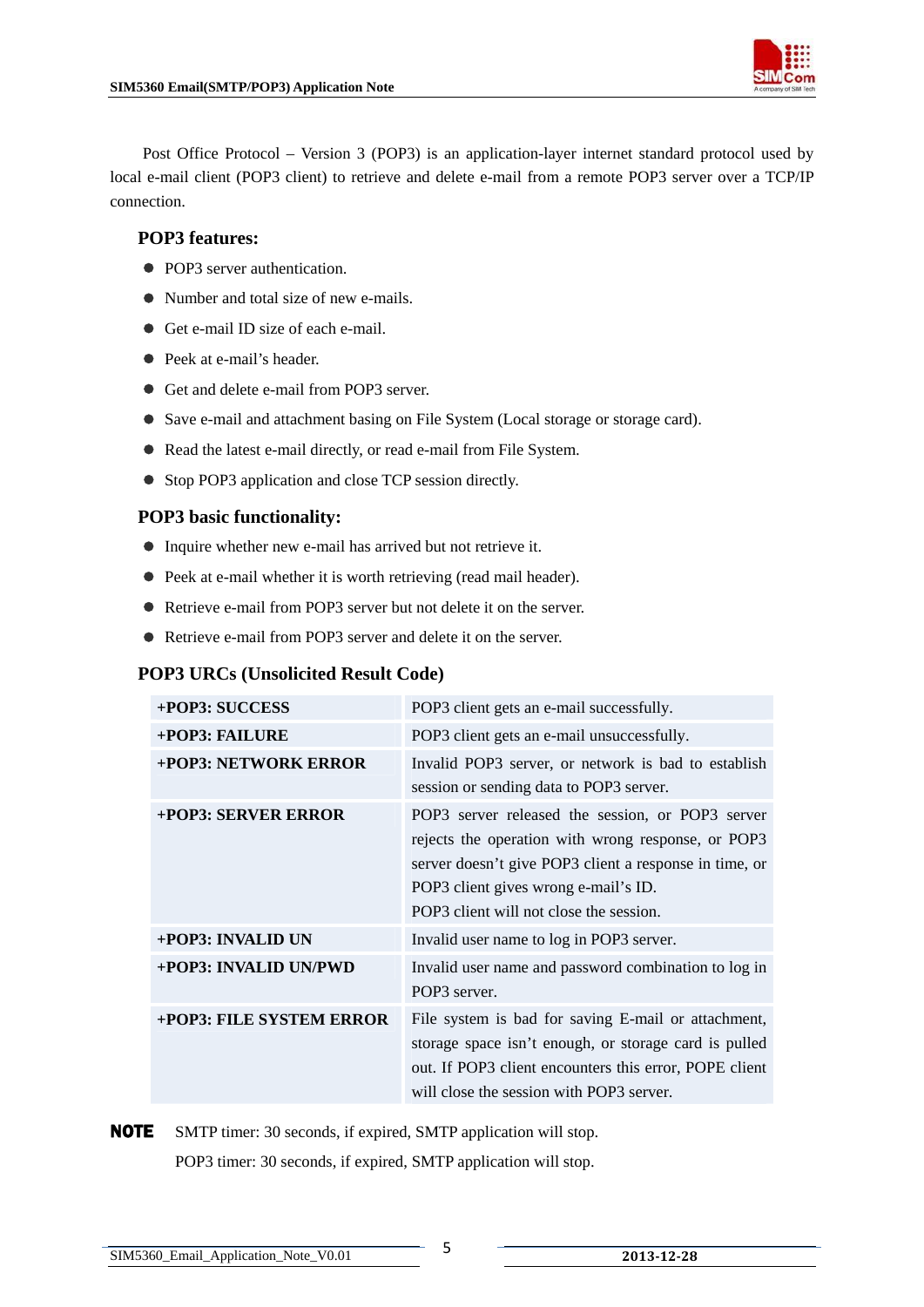

# <span id="page-6-0"></span>**2. Call Commands**

This section only lists e-mail(SMTP/POP3) related commands. Please refer to AT command document to get detailed descriptions.

#### **AT+SMTPSRV**

Configure SMTP server, including server address and its port number.

E.g. AT+SMTPSRV="smtp.server.com",25

#### **AT+SMTPAUTH**

Configure if SMTP client provides user name and password SMTP server when access SMTP server. If SMTP server requests authentication but SMTP client does not provide, Email will be sent with a failed result.

| $E.g.$ $AT+SMTPAUTH=0$      | $>>$ No authentication reques.t           |
|-----------------------------|-------------------------------------------|
| $AT+SMTPAUTH=1,"un", "pwd"$ | $>> SMTP$ server requests authentication. |

#### **AT+SMTPFROM**

Configure sender's mail address and present name, they are used to construct email header.

| E.g. AT+SMTPFROM="mike@server.com","mike" |                                   |
|-------------------------------------------|-----------------------------------|
| $AT+SMTPFROM="mike@server.com"$           | $>>$ Only configure mail address. |

#### **AT+SMTPRCPT**

Configure recipients' mail address and name for each email.

| E.g. AT+SMTPRCPT=0,0,"toaddr@server.com","toname"                        | $>>$ First normal recipient             |
|--------------------------------------------------------------------------|-----------------------------------------|
| AT+SMTPRCPT=0,1,"toaddr@server.com"                                      | >> Second normal recipient without name |
| AT+SMTPRCPT=0,0                                                          | $\gg$ Clear the first normal recipient  |
| $AT+SMTPRCPT=0$                                                          | >> Clear all normail recipient          |
| $AT+SMTPRCPT=1,0$ ,"ccaddr@server.com","ccname">> First CC recipient     |                                         |
| $AT+SMTPRCPT=2,0,$ "bccaddr@server.com","bccname" >> Frist BCC recipient |                                         |
|                                                                          |                                         |

#### **AT+SMTPSUB**

Write the subject for each mail.

E.g. AT+SMTPSUB="First email"

#### **AT+SMTPBODY**

Write the content for each mail.

E.g. AT+SMTPBODY="This is the first email!"

#### **AT+SMTPFILE**

Select files from current directory in file system (local space or storage card) as email's attachments.

|                           | $\gg$ Select "file1" as the first attachment  |
|---------------------------|-----------------------------------------------|
| $AT+SMTPFILE=2$ , "file2" | $\gg$ Select "file2" as the second attachment |
| $AT+SMTPEILE=1$           | $>>$ Delete the first attachment              |
| AT+SMTPFILE               | $\gg$ Delete all attachments (no attachment)  |
|                           | E.g. $AT+SMTPFILE=1$ , "file1"                |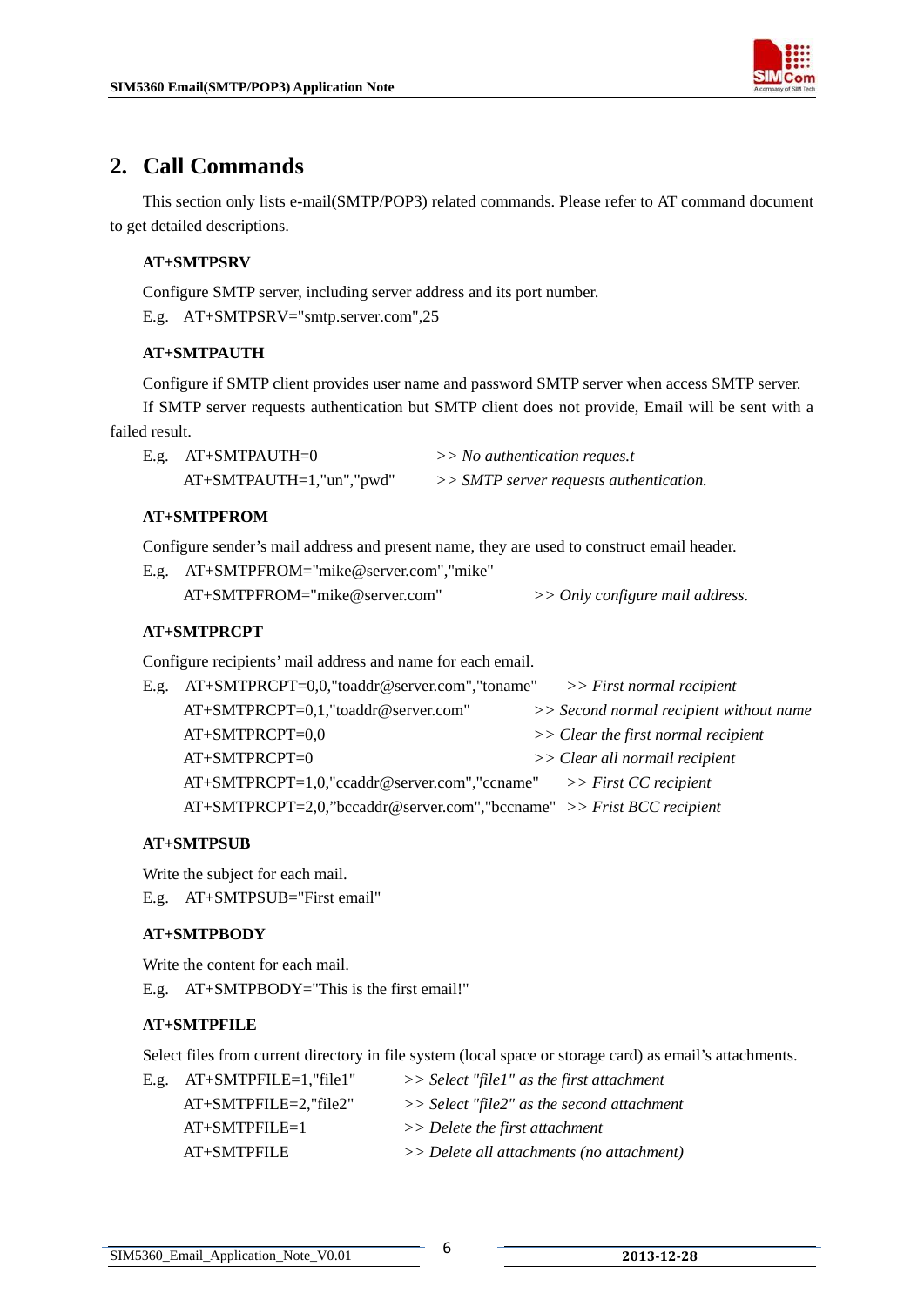

#### **AT+SMTPSEND**

 Establish TCP session between SMTP client and server, construct and send email. URC "+SMTP: SUCCESS" indicates a successful result. Command +SMTPSEND? can be used to inquire if SMTP client is in idle state.

#### **AT+SMTPSTOP**

Force to stop the TCP session and then SMTP client is in idle state.

#### **AT+POP3SRV**

 Configure POP3 server and access account. E.g. AT+POP3SRV="pop3.server.com","un","pwd",110

#### **AT+POP3IN**

Establish TCP session and access POP3 server.

#### **AT+POP3NUM**

Inquire the number of unread emails and the total size of these unread emails.

#### **AT+POP3LIST**

List each email's ID(from 1 to unread emails' number) and size, or list specified email's ID and size.

#### **AT+POP3HDR**

Get specified email's header from POP3 server.

#### **AT+POP3GET**

 Get specified email and save email's attachments into directory "C:/Email" or "D:/Email" (depending on the value of command +FSLOCA)

#### **AT+POP3DEL**

Mark the email and after POP3 client finishs the session normally, POP3 server will delete the specified email.

#### **AT+POP3OUT**

Finish the session normally.

#### **AT+POP3STOP**

Force to finish the session.

#### **AT+POP3READ**

Return last or specified email's header and content.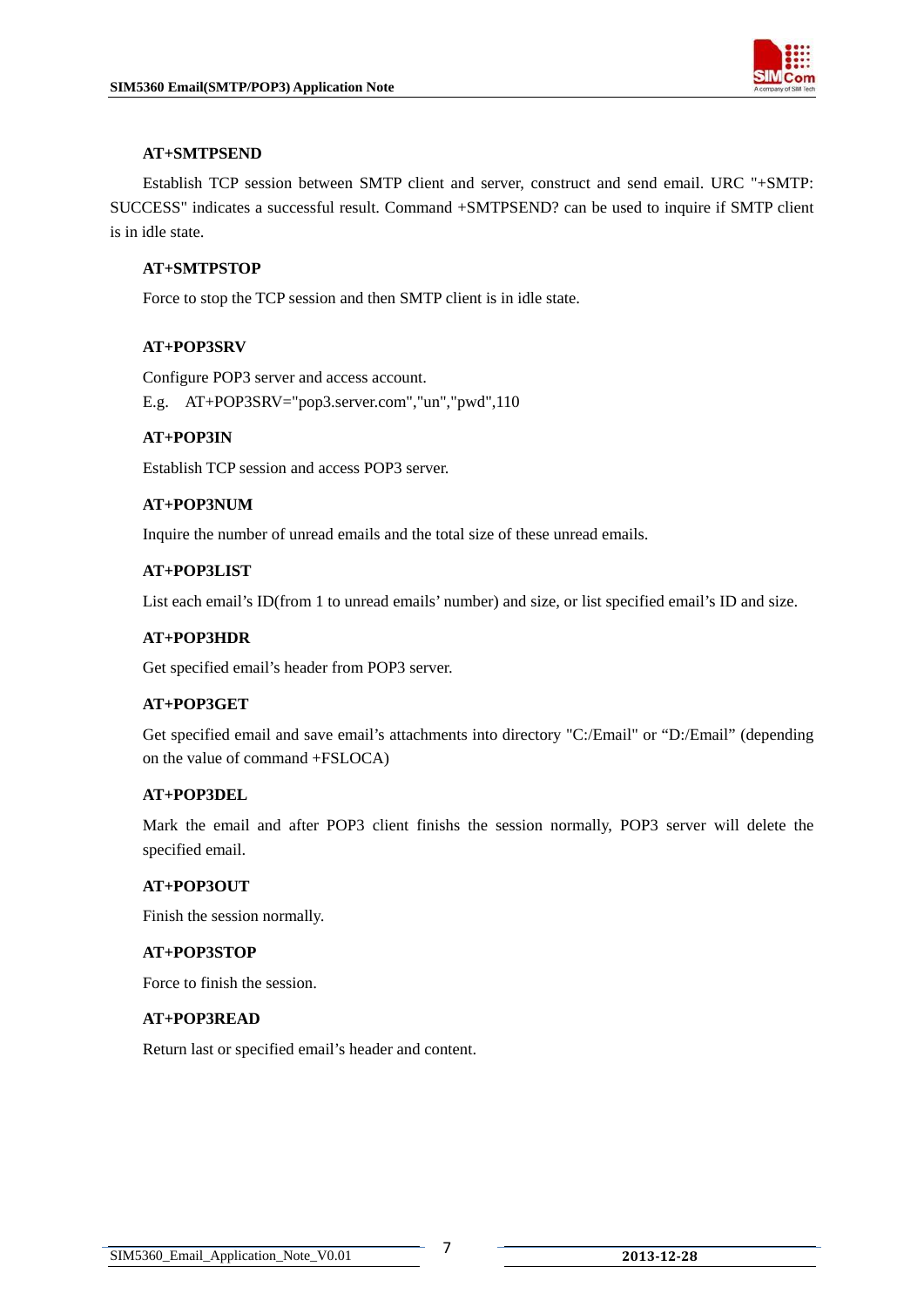# <span id="page-8-0"></span>**3. SMTP Application**

## **3.1 Parameter Configuration**

Host must configure mandatory parameters for SMTP client before SMTP application. The mandatory parameters include <socket PDP context>, <server address>, <server port>, <authentication or not>, <sender address> and <sender name>.

NOTE Only configure mandatory parameters once correctly, until reboot.

```
AT+CGSOCKCONT=1,"IP","3GNET","0.0.0.0",0,0 
OK
AT+SMTPSRV="smtp.server.com",25 
OK 
AT+SMTPAUTH=1,"UserName","password" 
OK
AT+SMTPFROM="UserName@server.com","PresentName" 
OK
```
## **3.2 Write/Send Email**

Commands +SMTPSUB, +SMTPBODY and +SMTPFILE are used to complete an email.

Command +SMTPSEND is used to send the email.

For multi-email, host can control SMTP client to repeat the same process for many times.

| AT+SMTPRCPT=0,0,"ToAddr@server.com","ToName" |
|----------------------------------------------|
| OK                                           |
| AT+SMTPRCPT=1,0,"CcAddr@server.com","CcName" |
| OK                                           |
| <b>AT+SMTPSUB="First Email"</b>              |
| OK.                                          |
| $AT+SMTPBODY=$ "This is the first Email!"    |
| OK.                                          |
| AT+FSCD=C:/Picture                           |
| $+FSCD: C'/Picture/$                         |
|                                              |
| OK                                           |
| $AT + FSLS$                                  |
| +FSLS: FILES:                                |
| 20100202_100006.jpg                          |
| 20100202_100016.jpg                          |
|                                              |
| OK                                           |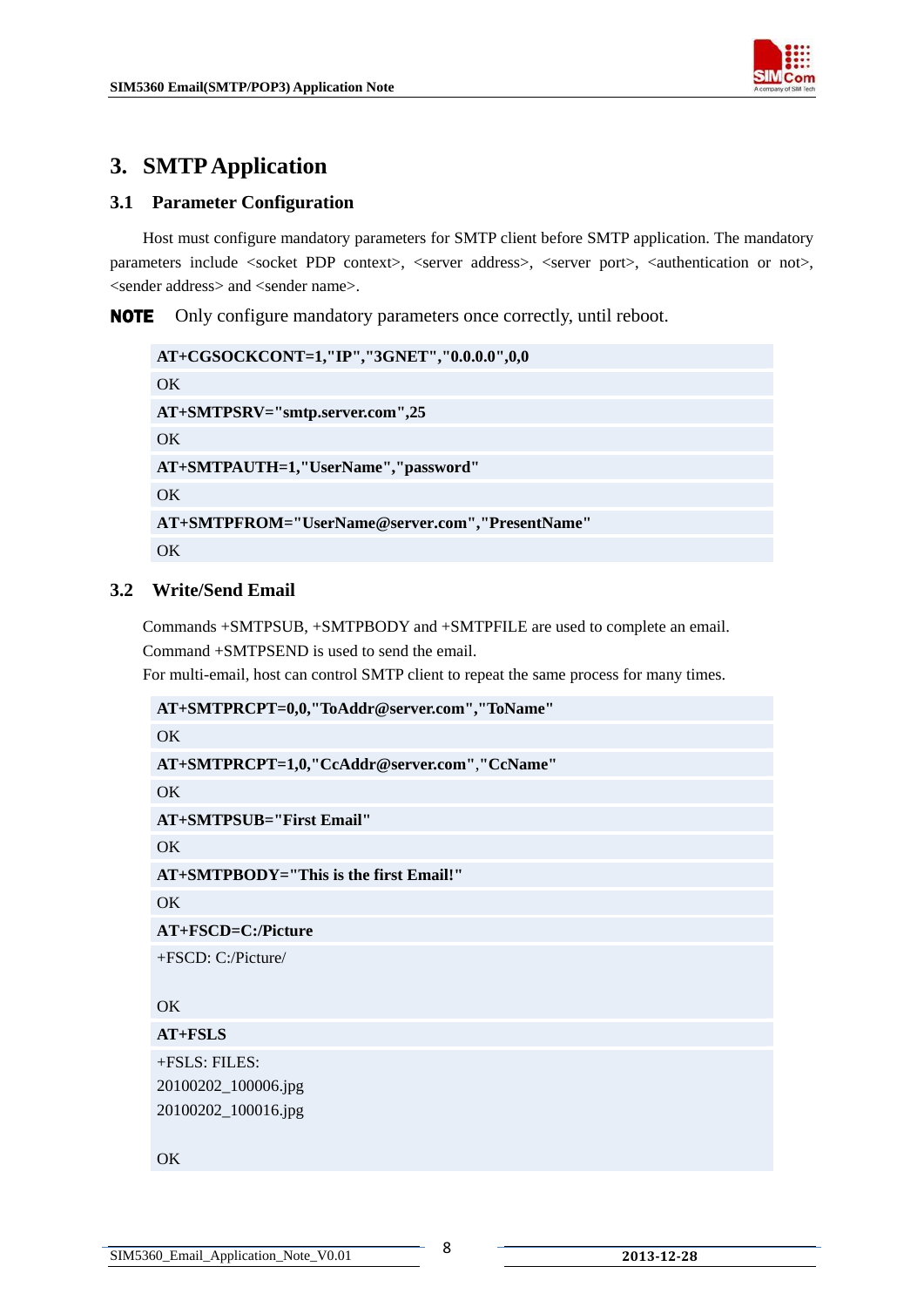

<span id="page-9-0"></span>**AT+SMTPFILE=1,"20100202\_100006.jpg" OK AT+SMTPFILE=2,"20100202\_100016.jpg" OK AT+SMTPSEND**  +SMTP: OK

OK

+SMTP: SUCCESS

#### **3.3 Abort Email Application**

Commands +SMTPSUB, +SMTPBODY and +SMTPFILE are used to complete an email.

| AT+SMTPRCPT=0,0,"ToAddr@server.com","ToName" |
|----------------------------------------------|
| OK.                                          |
| <b>AT+SMTPSUB="First Email"</b>              |
| OK.                                          |
| $AT+SMTPBODY=$ "This is the first Email!"    |
| OK.                                          |
| <b>AT+SMTPSEND</b>                           |
| $+SMTP:OK$                                   |
|                                              |
| OK                                           |
| <b>AT+SMTPSTOP</b>                           |
| OK                                           |

## **4. POP3 Application**

#### **4.1 Parameter Configuration**

Host must configure mandatory parameters for POP3 client before POP3 application. The mandatory parameters include <socket PDP context>, <server address>, <server port>, <access user name>, <access password> and <email location>.

NOTE Only configure mandatory parameters once correctly, until reboot.

```
AT+CGSOCKCONT=1,"IP","3GNET","0.0.0.0",0,0 
OK 
AT+POP3SRV="pop3.server.com","un","pwd",110 
OK
```
#### **4.2 Inquire New Email**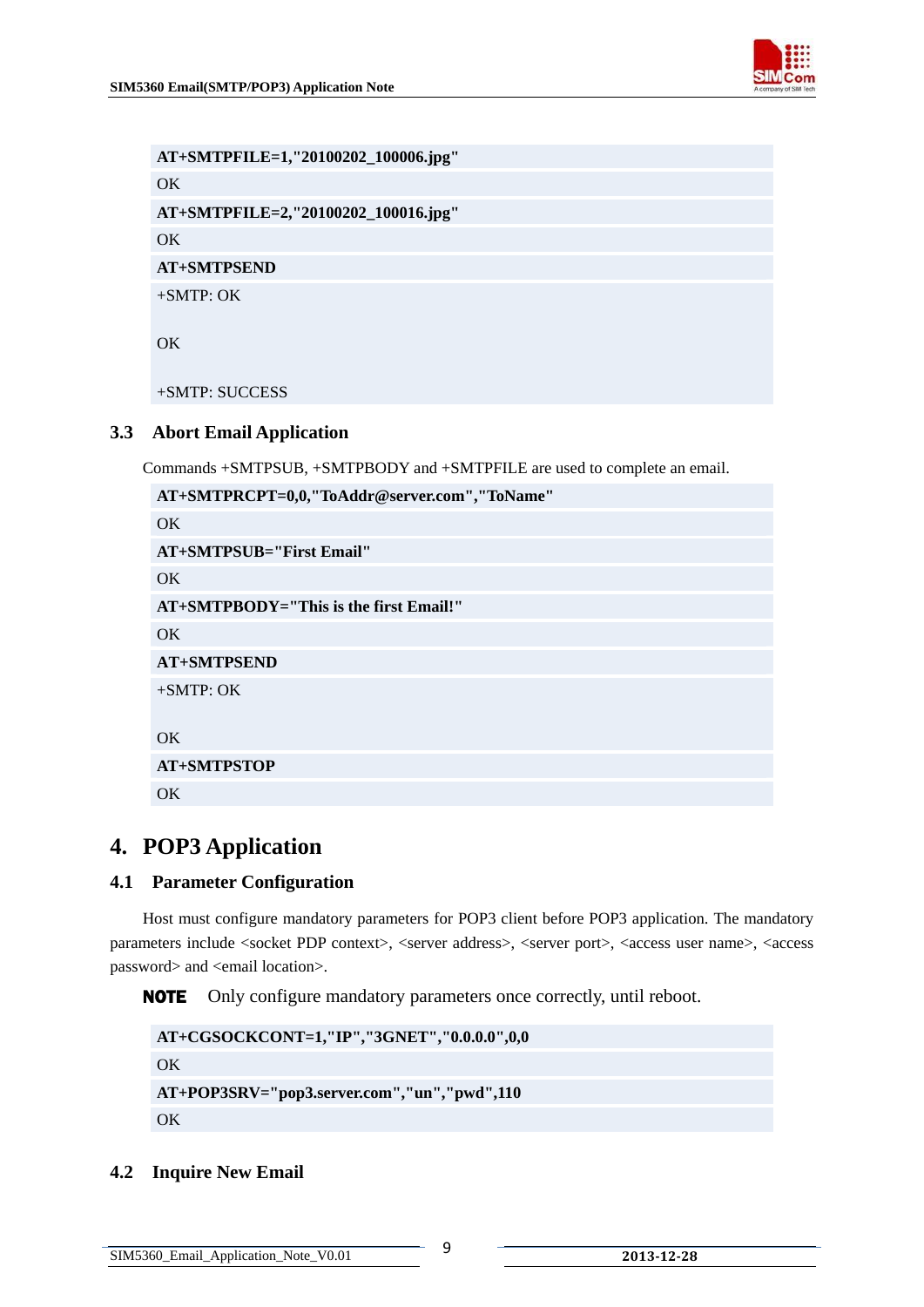

<span id="page-10-0"></span>There is no new email on POP3 server, so release the session directly.

NOTE If no operation for long time when the session is active, POP3 server may release the session.

| AT+POP3IN      |
|----------------|
| +POP3: SUCCESS |
|                |
| OK             |
| AT+POP3NUM     |
| +POP3: $0, 0$  |
|                |
| OK             |
| AT+POP3OUT     |
| +POP3: SUCCESS |
|                |
| OK             |

#### **4.3 Peek At New Email**

Peek at email whether it is worth retrieving, if all emails are not worth, release the session directly.

| AT+POP3IN                                                    |
|--------------------------------------------------------------|
| +POP3: SUCCESS                                               |
| <b>OK</b>                                                    |
| AT+POP3NUM                                                   |
| +POP3: 2 2134                                                |
| OK                                                           |
| AT+POP3LIST=1                                                |
| +POP3: 1, 1050                                               |
| OK                                                           |
| AT+POP3HDR=1                                                 |
| From: "FromName" <fromaddr@server.com></fromaddr@server.com> |
| Date: Tue, 9 Mar 2010 17:11:30 +0800                         |
| Subject: First Test Email                                    |
|                                                              |
| OK                                                           |
| AT+POP3LIST=2                                                |
| +POP3: 2, 1084                                               |
| OK                                                           |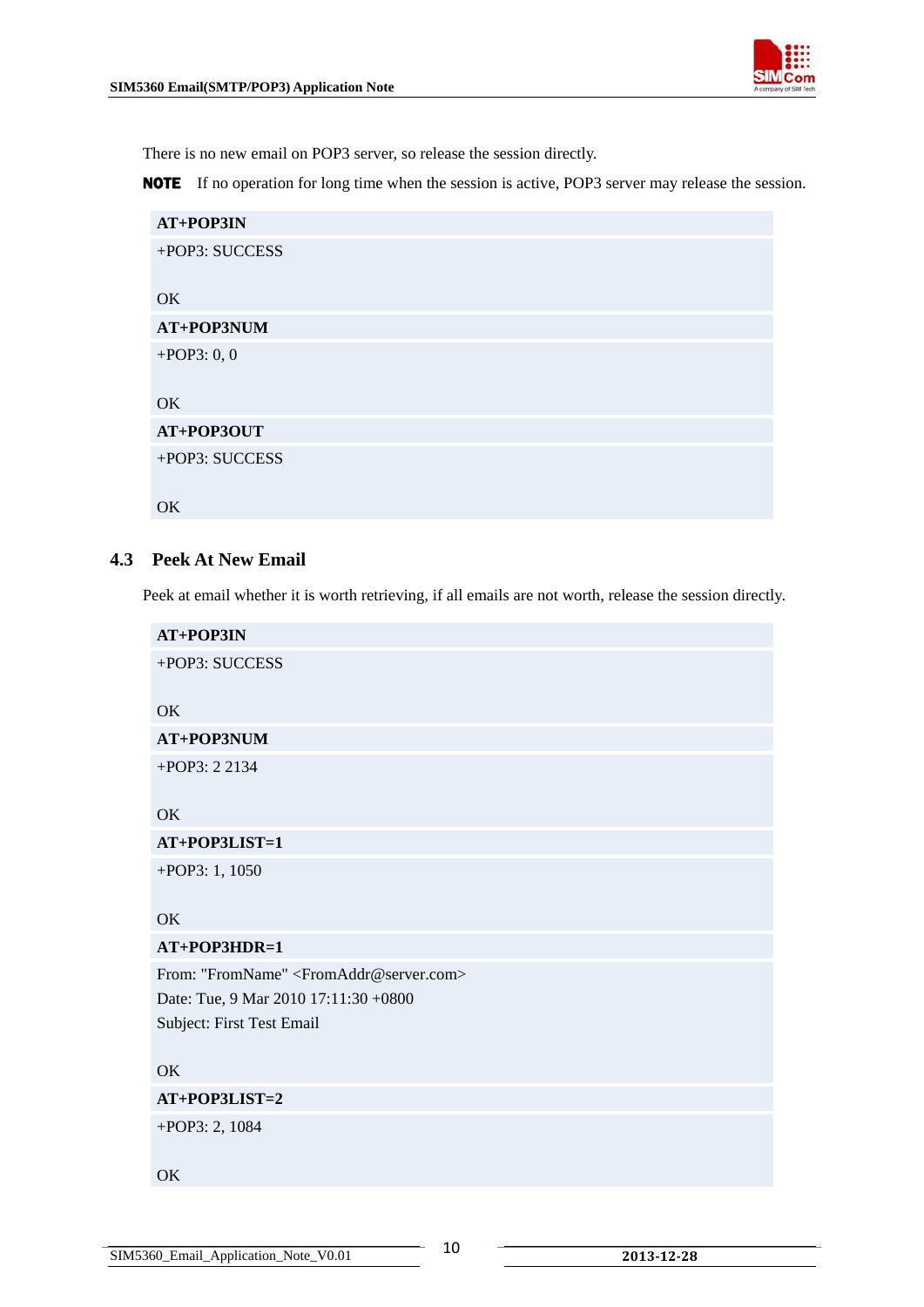

#### <span id="page-11-0"></span>**AT+POP3HDR=2**

From: "FromName" <FromAddr@server.com> Date: Tue, 9 Mar 2010 17:16:27 +0800 Subject: Second Test Email

OK

#### **AT+POP3OUT**

+POP3: SUCCESS

OK

#### **4.4 Retrieve Email Without Delete**

**AT+POP3IN**  +POP3: SUCCESS OK **AT+POP3NUM** +POP3: 2 2134 OK **AT+POP3LIST=1**  +POP3: 1, 1050 OK **AT+POP3HDR=1**  From: "FromName" <FromAddr@server.com> Date: Tue, 9 Mar 2010 17:11:30 +0800 Subject: First Test Email OK **AT+POP3LIST=2**  +POP3: 2, 1084

#### OK

#### **AT+POP3HDR=2**

From: "FromName" <FromAddr@server.com> Date: Tue, 9 Mar 2010 17:16:27 +0800 Subject: Second Test Email

#### **OK**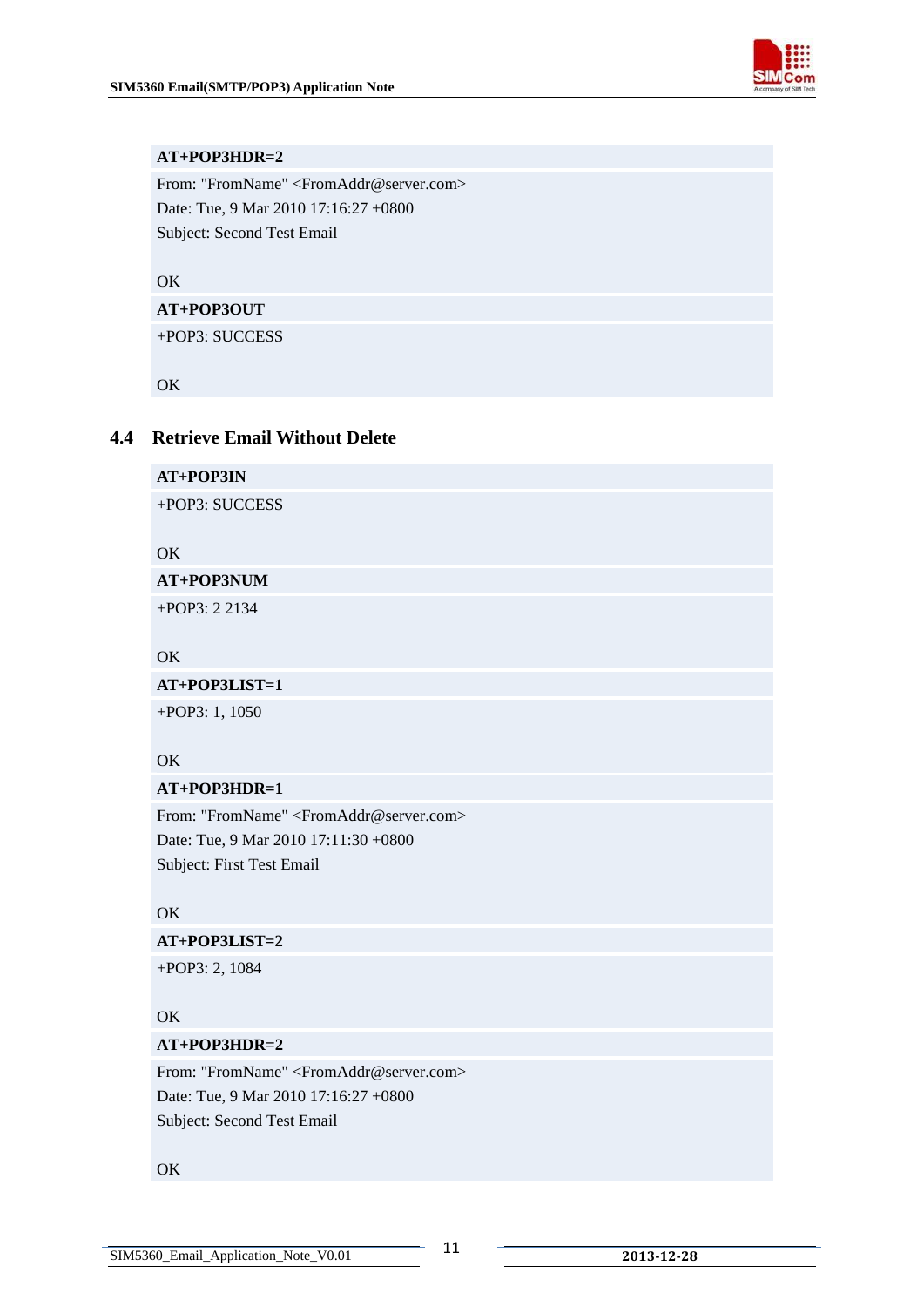

<span id="page-12-0"></span>

| $AT + FSLOCA = 0$                                            |
|--------------------------------------------------------------|
| OK                                                           |
| $AT+POP3GET=1$                                               |
| OK                                                           |
|                                                              |
| +POP3: SUCCESS                                               |
| C:/Email/100202110457/, EMAIL000.TXT                         |
| AT+POP3READ                                                  |
| Date: Tue, 9 Mar 2010 17:11:30 +0800                         |
| From: "FromName" <fromaddr@server.com></fromaddr@server.com> |
| To: "ToName" <toaddr@server.com></toaddr@server.com>         |
| Subject: First Test Email                                    |
|                                                              |
| This is a test email with an attachment.                     |
|                                                              |
| OK                                                           |
| AT+POP3OUT                                                   |
| +POP3: SUCCESS                                               |
|                                                              |
| OK.                                                          |

### **4.5 Retrieve Email With Delete**

| AT+POP3IN                                                    |
|--------------------------------------------------------------|
| +POP3: SUCCESS                                               |
| OK                                                           |
| AT+POP3NUM                                                   |
| +POP3: 2 2134                                                |
| OK                                                           |
| AT+POP3LIST=1                                                |
| $+$ POP3: 1, 1050                                            |
| OK                                                           |
| AT+POP3HDR=1                                                 |
| From: "FromName" <fromaddr@server.com></fromaddr@server.com> |
| Date: Tue, 9 Mar 2010 17:11:30 +0800                         |
| Subject: First Test Email                                    |
| OK                                                           |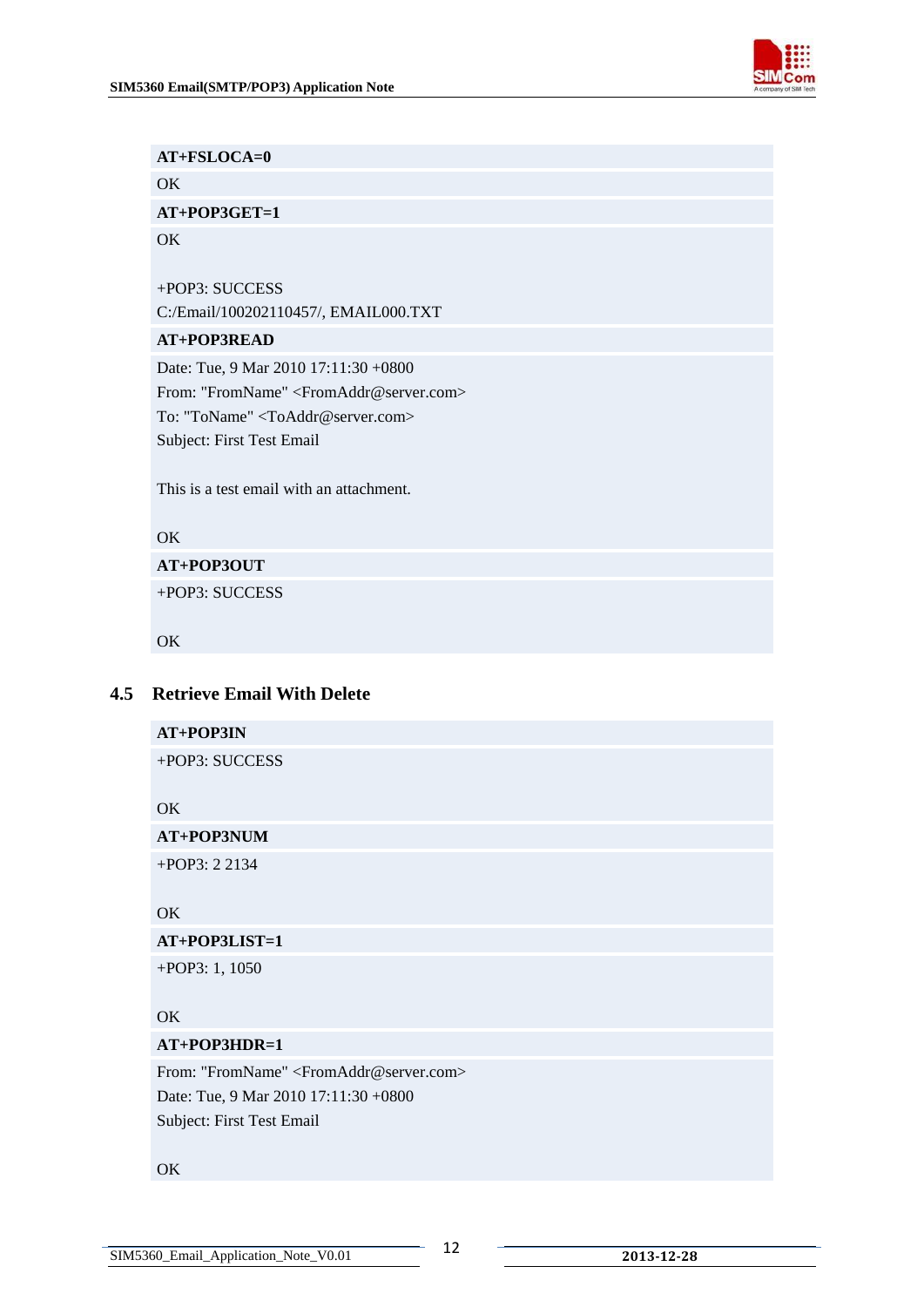

#### <span id="page-13-0"></span>**AT+POP3LIST=2**

+POP3: 2, 1084

#### OK

#### **AT+POP3HDR=2**

From: "FromName" <FromAddr@server.com> Date: Tue, 9 Mar 2010 17:16:27 +0800 Subject: Second Test Email

OK

**AT+FSLOCA=0** 

OK

**AT+POP3GET=1** 

**OK** 

+POP3: SUCCESS C:/Email/100202113456/, EMAIL000.TXT

#### **AT+POP3READ**

Date: Tue, 9 Mar 2010 17:11:30 +0800 From: "FromName" <FromAddr@server.com> To: "ToName" <ToAddr@server.com> Subject: First Test Email

This is a test email with an attachment.

#### OK

**AT+POP3DEL=1**  +POP3: SUCCESS

OK

**AT+POP3OUT** 

+POP3: SUCCESS

OK

#### **4.6 Abort POP3 Application**

#### **AT+POP3IN**

+POP3: SUCCESS

OK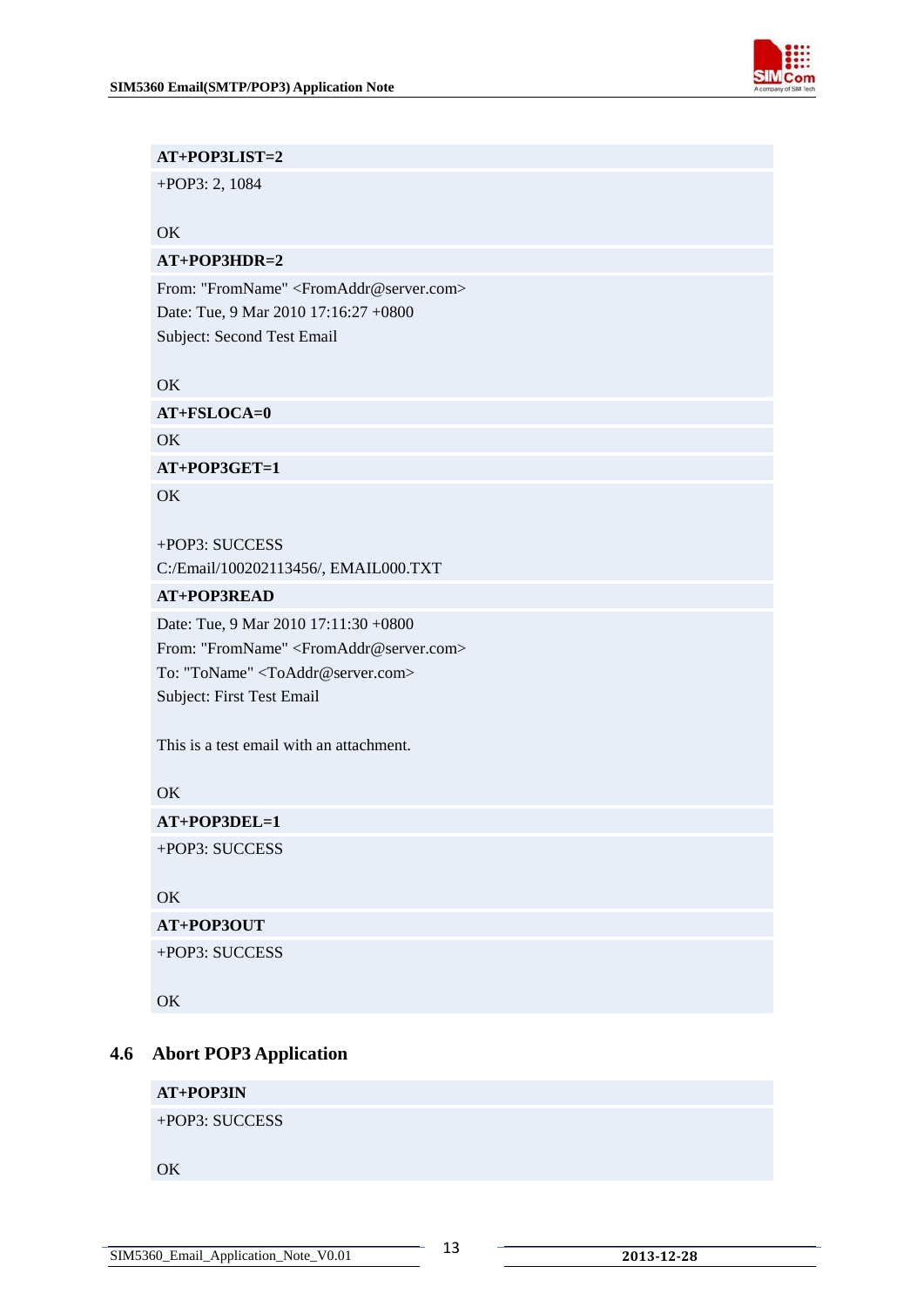

#### <span id="page-14-0"></span>**AT+POP3NUM**

+POP3: 2 2134

#### OK

#### **AT+POP3LIST=1**

+POP3: 1, 1050

#### OK

#### **AT+POP3HDR=1**

From: "FromName" <FromAddr@server.com> Date: Tue, 9 Mar 2010 17:11:30 +0800 Subject: First Test Email

#### OK

#### **AT+POP3LIST=2**

+POP3: 2, 1084

#### OK

#### **AT+POP3HDR=2**

From: "FromName" <FromAddr@server.com> Date: Tue, 9 Mar 2010 17:16:27 +0800 Subject: Second Test Email

#### OK

| $AT+FSLOCA=0$  |  |
|----------------|--|
| OK             |  |
| $AT+POP3GET=1$ |  |
| OK.            |  |
| AT+POP3STOP    |  |
| $\alpha$       |  |

#### **4.7 Read Email In File System**

| AT+FSCD=C:/Email       |
|------------------------|
| $+FSCD: C'/Email/$     |
|                        |
| OK.                    |
| $AT + FSLS$            |
| +FSLS: SUBDIRECTORIES: |
| 100202110457           |
|                        |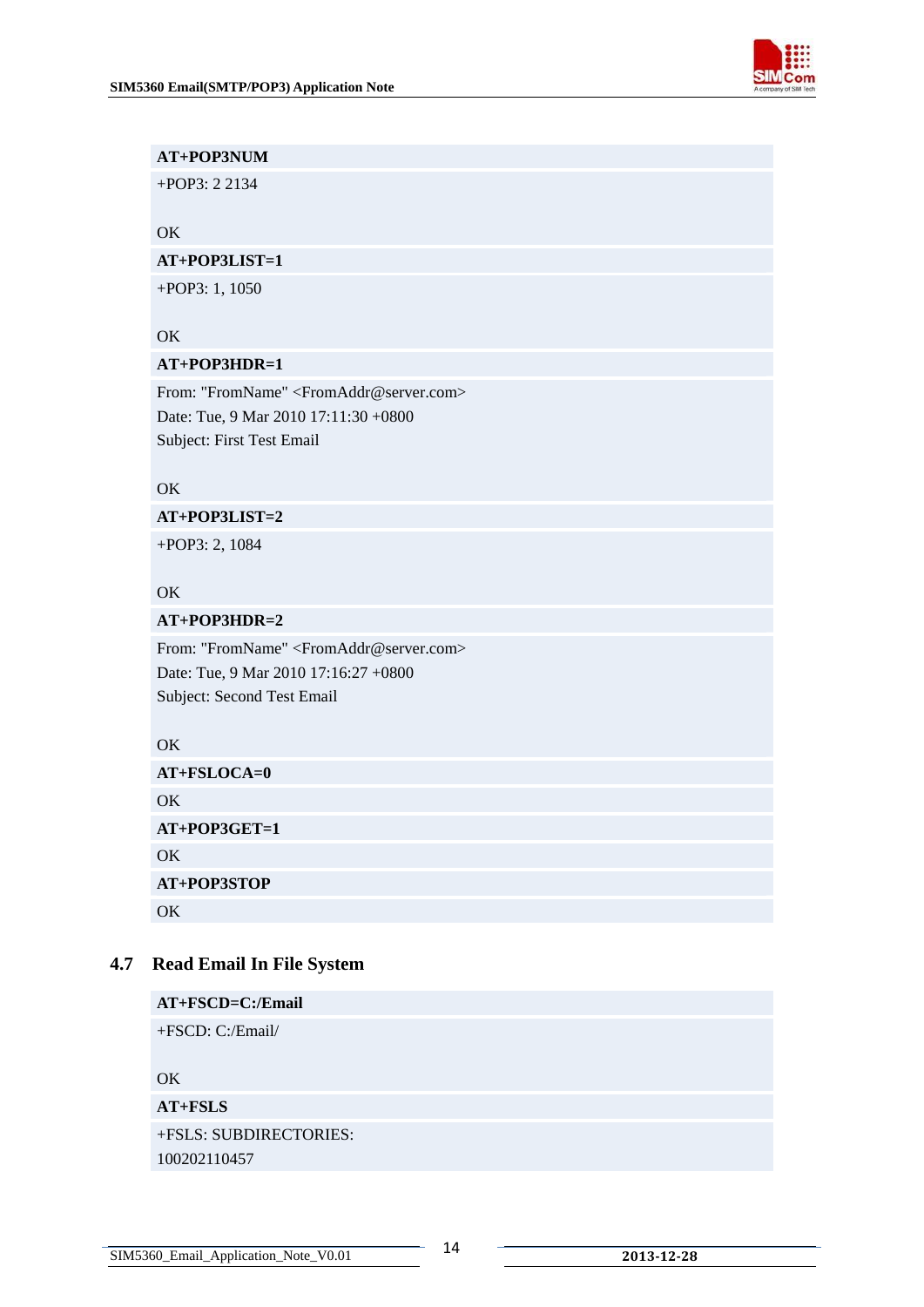

#### <span id="page-15-0"></span>100202113456

#### OK

#### **AT+POP3READ=0,"100202110457/EMAIL000.TXT"**

Date: Tue, 9 Mar 2010 17:11:30 +0800 From: "FromName" <FromAddr@server.com> To: "FromName" <ToAddr@server.com> Subject: First Test Email

This is a test email with an attachment.

OK

# **5. Conflict AT Commands**

Following AT commands cannot be used with SMTP/POP3 AT commands together:

- **TCP/IP AT commands**
- $\bullet$  MMS AT commands
- GPS AT commands